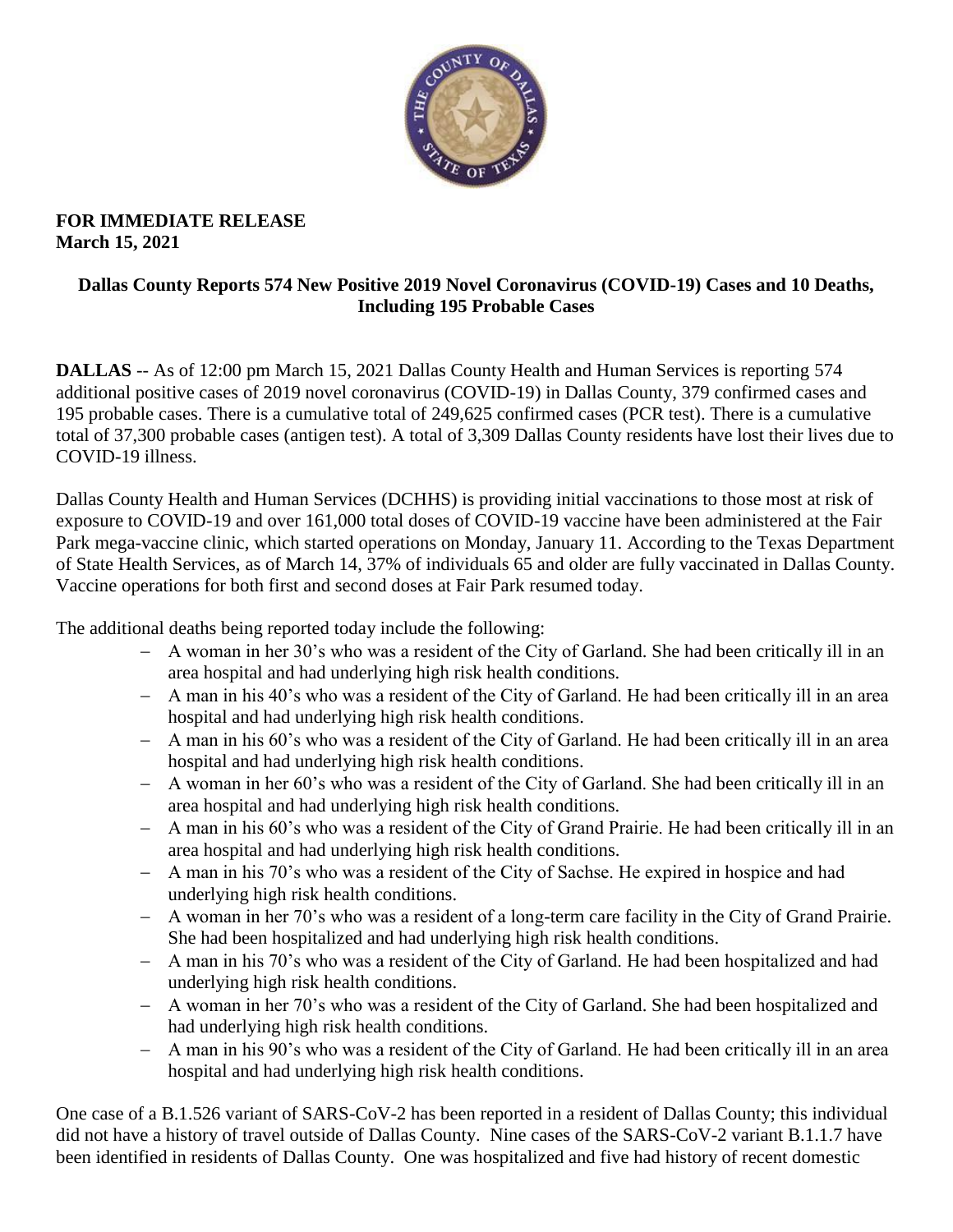travel outside of Texas. The provisional seven-day average of daily new confirmed and probable cases (by date of test collection) for CDC week 9 was **285**, which is a rate of **10.8** daily new cases per 100,000 residents. The percentage of respiratory specimens testing positive for SARS-CoV-2 remains high, with **9.9%** of symptomatic patients presenting to area hospitals testing positive in week 9 (week ending 3/6/21).

During the past 30 days, there were 1,714 COVID-19 cases in school-aged children and staff reported from 504 separate K-12 schools in Dallas County. An additional death of a teacher's assistant in a Dallas County K-12 school from COVID-19 was confirmed this past week. There are currently 30 active long-term care facility outbreaks. A cumulative total of 4,236 residents and 2,335 healthcare workers in long-term facilities in Dallas have been diagnosed with COVID-19. Of these, 988 have been hospitalized and 652 have died. About 22% of all deaths reported to date have been associated with long-term care facilities. Twelve outbreaks of COVID-19 in congregate-living facilities (e.g. homeless shelters, group homes, and halfway homes) have been reported in the past 30 days. A cumulative total of 416 residents and 205 staff members in congregate-living facilities in Dallas have been diagnosed with COVID-19.

Of all confirmed cases requiring hospitalization to date, more than two-thirds have been under 65 years of age. Diabetes has been an underlying high-risk health condition reported in about a third of all hospitalized patients with COVID-19. New cases are being reported as a daily aggregate, with more detailed summary reports updated Tuesday and Friday evenings are available at: [https://www.dallascounty.org/departments/dchhs/2019](https://www.dallascounty.org/departments/dchhs/2019-novel-coronavirus/daily-updates.php) [novel-coronavirus/daily-updates.php.](https://www.dallascounty.org/departments/dchhs/2019-novel-coronavirus/daily-updates.php)

Local health experts use hospitalizations, ICU admissions, and ER visits as three of the key indicators in determining the COVID-19 Risk Level (color-coded risk) and corresponding guidelines for activities during our COVID-19 response. Due to weekend reporting, new data will be available on Tuesday, March 16, 2021.

"Today we report an additional 10 deaths and 574 new cases of COVID-19. This week we will have less vaccine at Fair Park than we have in weeks. Today we will vaccinate approximately 8,000 people for first doses and only a few thousand for first doses for the rest of the week. It is our hope that the State will work with the federal government and restore the shots that they have diverted from Dallas and Tarrant counties over the last four weeks. This week the State diverted additional shots from Dallas and Tarrant counties, making it harder for our residents to make an appointment to get vaccinated.

We all have a role to play. It is so important at this time that we continue to do the things that we have done for the past year to keep ourselves safe when we are around people outside our homes. It's also important that you register in as many places as you're willing to drive to get vaccinated and get vaccinated as soon as it's your turn. Today is the first day of eligibility under 1C, which makes any person over the age of 50 without an underlying condition eligible to get vaccinated. So, if you have not registered for a vaccine because you're over the age of 50, and have no underlying condition, you should do so immediately because you are now eligible to get a vaccine.

If you're under the age of 50 with no underlying condition, it's also a great time to register for a vaccine. You're not yet eligible for a vaccine but you'll be at the top of the list when your group is reached. Everyone should register in as many places as they're willing to drive and take the vaccine as soon as it's available.

The best vaccine for you is the vaccine that is available. Don't think about which vaccine you want, think about why you want a vaccine in the first place, and that is to avoid hospitalization and death. All three of the vaccines are excellent at making this happen. So get registered, get vaccinated, and wear your mask," said Dallas County Judge Clay Jenkins.

## **All Dallas County COVID-19 Updates and Information can be found here:**

<https://www.dallascounty.org/covid-19/> and all guidance documents can be found here: <https://www.dallascounty.org/covid-19/guidance-health.php>